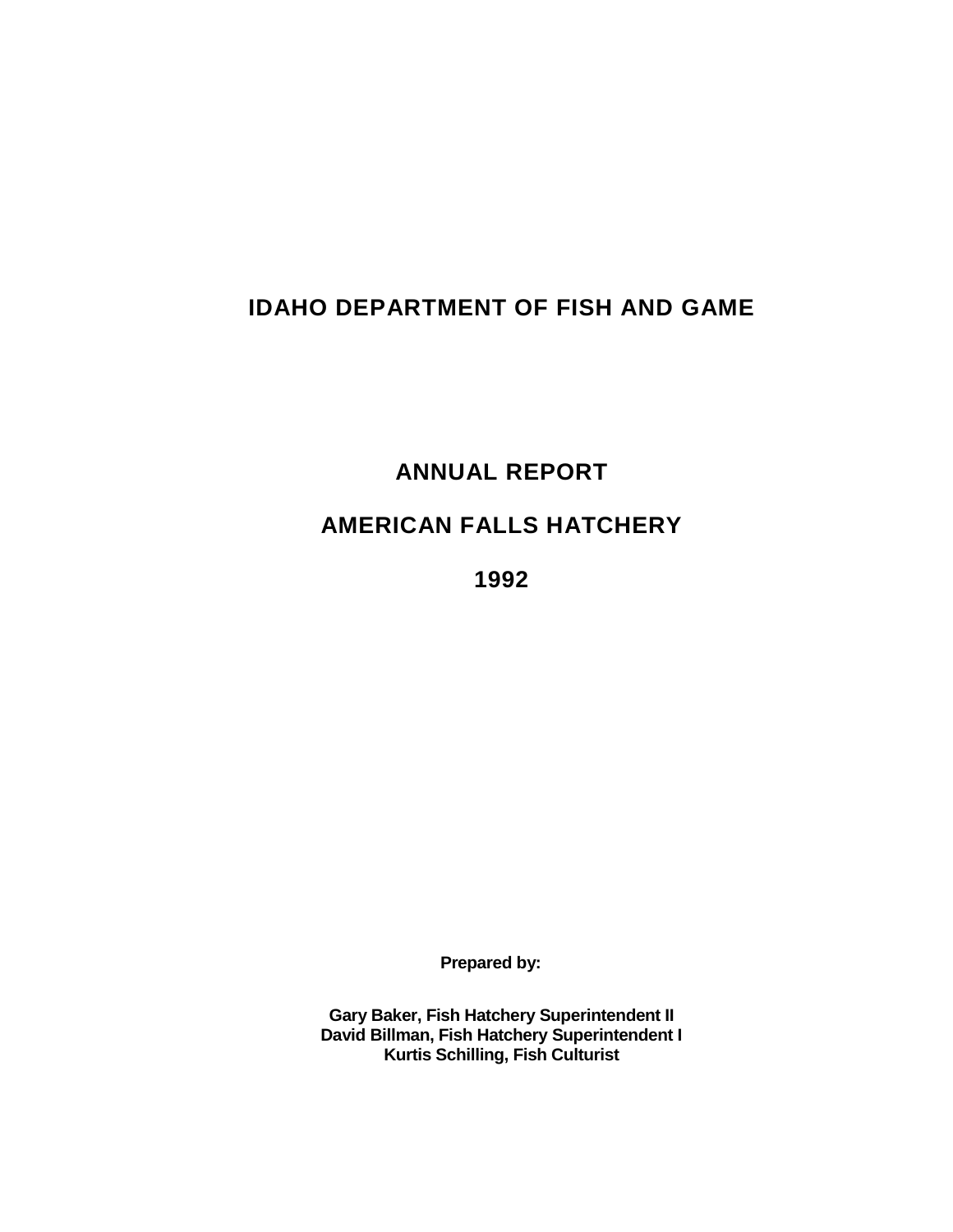#### **INTRODUCTION**

American Falls Fish Hatchery is a resident fisheries hatchery located on the north bank of the Snake River, 1/2 mile below the American Falls Reservoir Dam, near the town of American Falls.

The primary objective of the hatchery is to rear for stocking and redistribution 150,000 pounds of catchable size (9- to 12-inch), and 20,000 to 30,000 pounds of fingerling (4- to 6-inch) rainbow trout.

The hatchery is staffed by three permanent state employees and usually one 8-month temporary employee.

Funding for the hatchery comes from license monies and from an American Falls Reservoir District Endowment.

The physical layout of the hatchery consists of 20 single pass 100 x 8 x 3 foot concrete raceways, and a hatchery building containing fourteen 21 x 4 x 2 concrete rearing vats.

Water for the hatchery comes from Reuger Springs located on the property. They produce an average of 20 cfs at a constant temperature of 55°F.

#### **FISH PRODUCTION**

Once again this year the hatchery raised exclusively Hayspur Strain (R9) rainbow trout Oncorhynchus mykiss. These trout seem to perform extremely well at this facility. In December 1991 and March 1992, a total of 541,040 eyed eggs were received from Hayspur Hatchery. An overall hatching percentage of 83% was achieved this year (Table 5).

At the beginning of 1992, a total of 266,207 R9 rainbow trout were on hand to help meet 1992 stocking requests.

During 1992, a total of 707,230 R9 rainbow trout (224,669 lbs) were produced. A total of 107,108 were fingerlings (7,582 lbs), and 600,122 were catchable (217,087 lbs). A total of 327,878 catchables (123,179 lbs) were stocked or transferred, and 107,108 fingerlings (7,582 lbs) were stocked or transferred. This left 272,244 rainbow trout on hand (December 31, 1992) to help meet 1993 stocking requests.

Costs for 1992 (less capital outlay) totaled \$212,700. Fingerling production costs were \$0.84 per pound and \$0.05 per fish, while catchable production costs were \$0.95 per pound and \$0.34 per fish. Stocking requests were met and exceeded for both fingerlings (107%) and catchables (109%) for 1992 (Tables 6 and 7).

## **HATCHERY IMPROVEMENTS**

A. Repairs:

- 1. New siding on residence number three.
- 2. Installation of shower unit in residence number two by hatchery personnel.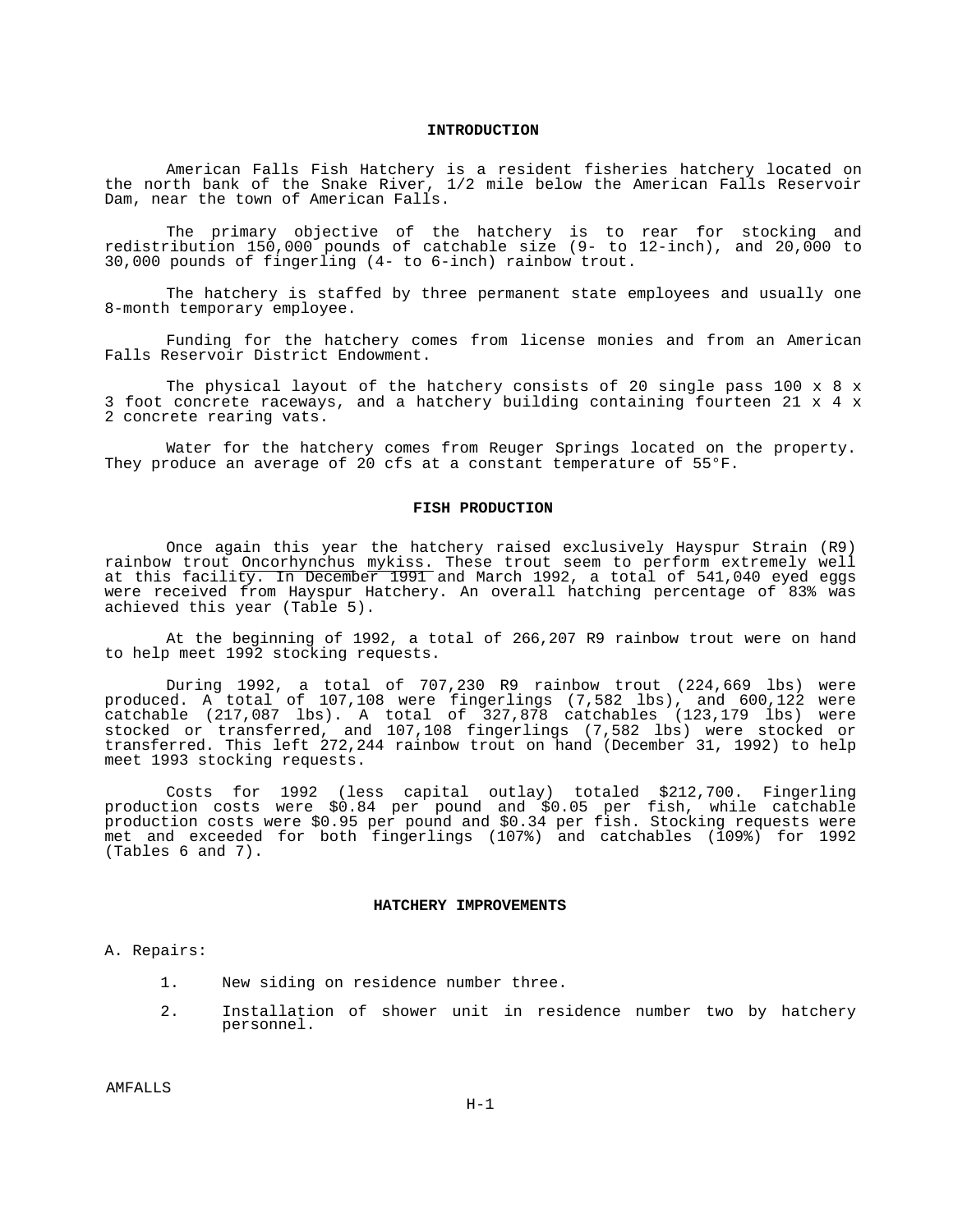- 3. New carpet in bedrooms of residence number three.
- 4. Painted interior of one residence and shop.
- 5. Finished installation of bird net enclosure over outside raceways.
- 6. Replaced water tank and pump motor on domestic water system.
- 7. Excavated, leveled, and seeded hillside on hatchery grounds.
- 8. Repaired and replaced generator control panel in the hatchery building.
- 9. Installed directional signs to the hatchery on the county and state roadways.

# B. Needs

- 1. Metal roofs on two residences.
- 2. Metal siding on one residence and two garages.
- 3. Replacement mower deck for lawn tractor.
- 4. Replacement wood burning stove in one residence.
- 5. Permanent irrigation system for hatchery grounds.
- 6. New kitchen flooring in one residence.
- 7. More efficient furnaces in all residences.
- 8. Mig welder for repairing aluminum feed tubes.
- 9. Tractor with rear-mount weed mower/front loader for care of 100-acre property.

## **FISH STOCKED/TRANSFERRED**

During 1992, American Falls Hatchery stocked or transferred a total of 434,986 R9 rainbow trout (130,761 lbs). Of these fish, 107,108 were fingerling (7,582 lbs) and 327,878 were catchable (123,179 lbs). Of the catchables, 160,352 (61,180 lbs) were transferred to other state hatcheries. Hatchery staff also stocked 600 smallmouth bass Micopterus dolomieui and 827 channel catfish Ictalurus punctatus. Specific locations and sizes can be seen on Tables 1, 2, and 6.

# **FISH FEED**

During the 1992 production year, a total of 241,589 pounds of feed of various sizes was fed out. Rangen Feed Company provided all of the feeds for this year. Total feed cost for  $1992$  was \$59,452.02 (.25 per lb average). A feed study was not able to be done this year due to problems with the hatchery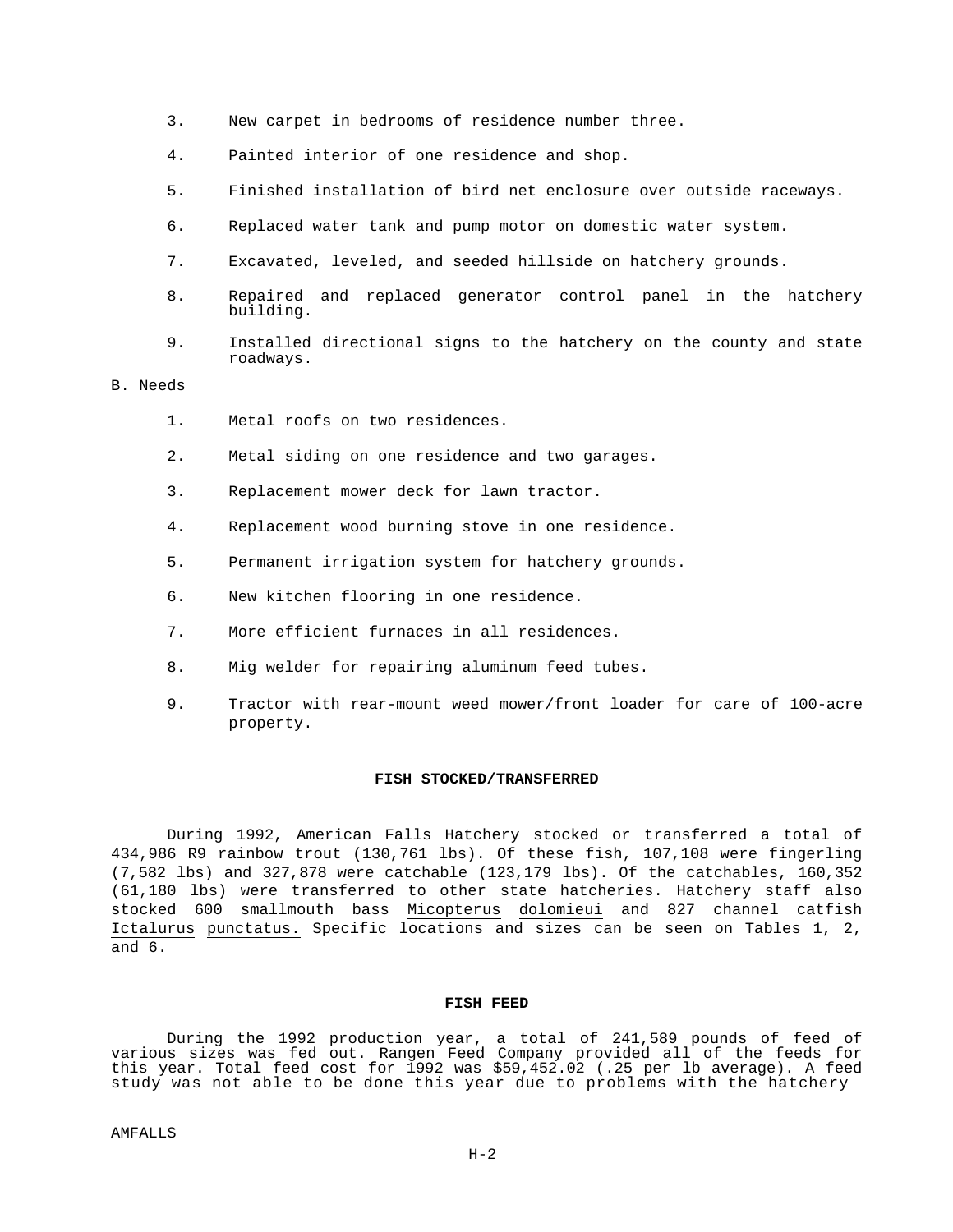building. Total conversion for this year was 1.07. Specific feed sizes and costs can be seen in Table 4.

## **FISH HEALTH**

Fish health for the 1992 production year was overall very good. No viral diseases were experienced during the period. All lots of fish were tested twice yearly for Infectious Hematopoietic Necrosis virus (IHN), Infectious Pancreatic Necrosis virus (IPN), Bacterial Kidney Disease (BKD), and Whirling Disease. All tests proved negative.

A small bacterial outbreak was found in the second to last group and the last lot (92HAYT) of fish. Initially, the bacterium was diagnosed as Vibrosis by the Eagle Fish Health Lab. After later study and a diagnosis from the FDA, it was found to be Aeromonas sobria. All fry were started on TM medicated feed for the first two weeks of the feeding cycle. Problems with the hatchery building control panel forced the fish to be moved outside earlier than normal. The fish were given TM medicated feed for two weeks again to alleviate stressinduced problems. All lots remained healthy except for the second to last group of eggs that were received. A substantial period of mortality was experienced, and the fish were again treated with TM medicated feed for 21 days as recommended by Eagle. The fish seemed to recover for a time only to begin dying again. They remained dying at about 10 to 15 fish per day until they were stocked out. One explanation for this problem may be that these eggs were received fairly late in the spawning cycle and were light controlled. This may have made the eggs more susceptible to this bacterium than the other lots of fish.

#### **FIN EROSION**

During the 1992 production year, staff at American Falls Hatchery tested fin erosion using the method developed at Ashton Hatchery. This involved measuring fork length, dorsal fin length, and pectoral fin length and comparing these to wild fin length ratios. Three tests were done on each lot of catchable fish. Each lot of fingerlings was also tested in late fall of 1992. Overall, staff felt erosion was not too bad for a facility of this size. Erosion seemed to increase on those fish that were held off feed for various amounts of time. Fish that were not held off feed seemed to do better. The following is a list of the erosion test results.

| $T \cdot \cap t$ | % of Wild Fish Fins | Size       |
|------------------|---------------------|------------|
| 91HAY            | 39                  | Catchable  |
| 91HAYT           | 41                  | Catchable  |
| 91HAY1           | 42                  | Catchable  |
| 92HAY            | 51                  | Fingerling |
| 92HAY1           | 54                  | Fingerling |
| 92HAYT           | 47                  | Fingerling |

## **GENERAL**

Bird predation was non-existent this year with the completion of the new netting over the raceways. So far, only the magpies seem to be able to penetrate the chicken wire.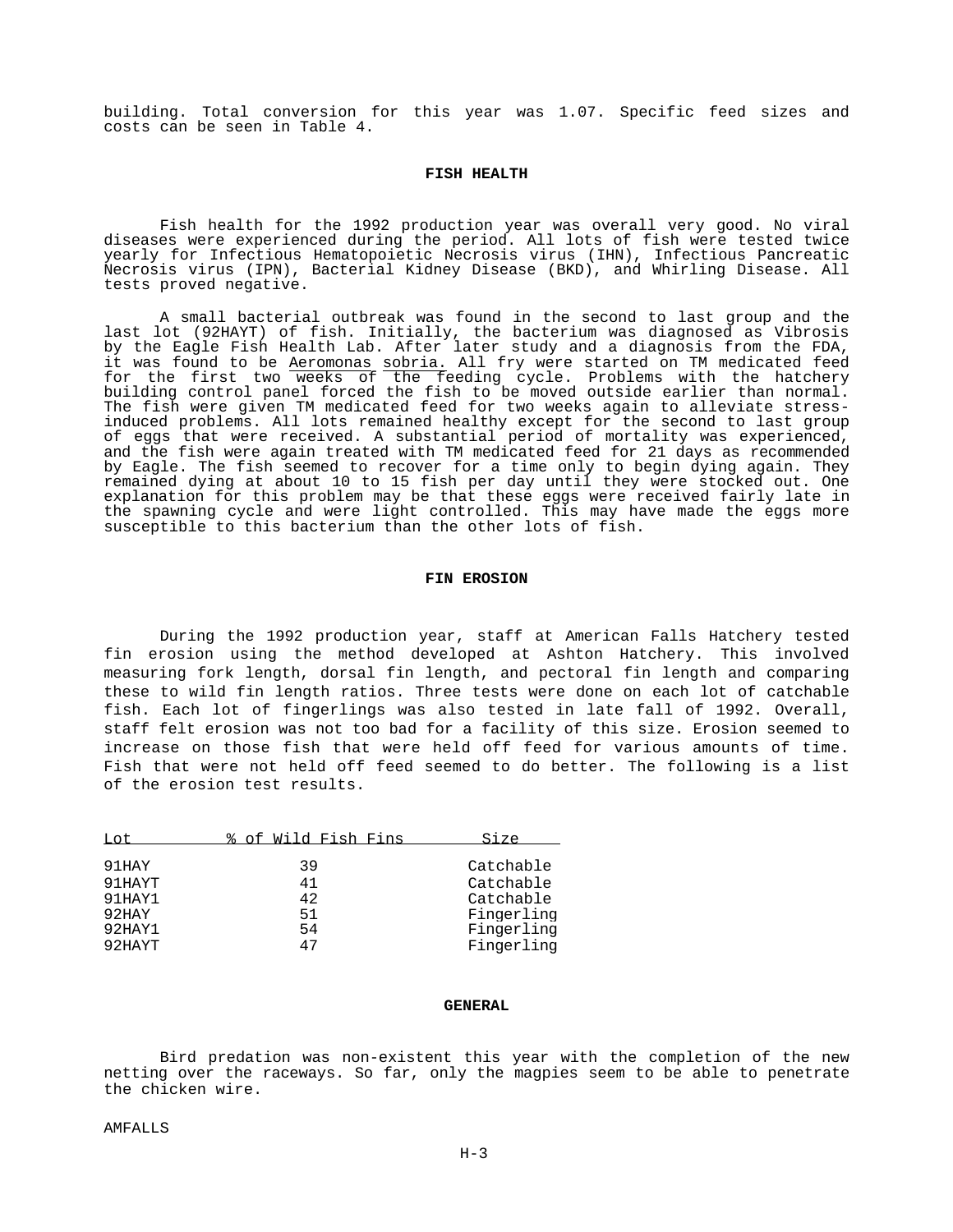The springs held out well this year considering the drought is still with us after six long years. Average flows were 18.4 cfs with a high of 20.8 in March and a low of 17.0 in August (Table 3).

The hatchery staff was once again busy this year maintaining the hatchery grounds. Numerous trees and shrubs were trimmed and planted, and a new area of lawn was created. As always, a lot of time was spent moving irrigation pipe around to keep the grass from drying up. We received numerous positive comments about the appearance of the hatchery from the general public.

Many of the signs on the hatchery grounds were repaired and repainted, and painting was also completed in both shop areas.

The hatchery staff also spent a considerable amount of time working with the Region 5 staff on various projects. Two included the capture and transport of catfish and bass from Region 3 to Region 5. Another included gillnetting on a local lake. A fourth included helping out with creel data of a local lake and the Snake River. Staff also hauled water to guzzlers in the desert to help antelope and other critters survive the drought.

## **PUBLIC RELATIONS**

Approximately 5,000 visitors came to the hatchery this year, consisting mostly of the general public and school groups. Tours were given well into the summer even after the school year was over. Many people were bird watching and walking on the hatchery grounds. Two newspaper articles were written about hatchery activities this year.

Once again this year, a Free Fishing Day clinic sponsored by the Police Axillary of American Falls was hosted here. One hundred and fifty kids and their parents turned out for the all-day event. Several Region 5 personnel assisted in putting on the clinic and helping the kids fish. Everyone got to keep two fish, and fun was had by all involved.

Public response this year has been very positive for the most part. Considering we are still under drought conditions, and lacked water for fish later in the year, people were fairly understanding.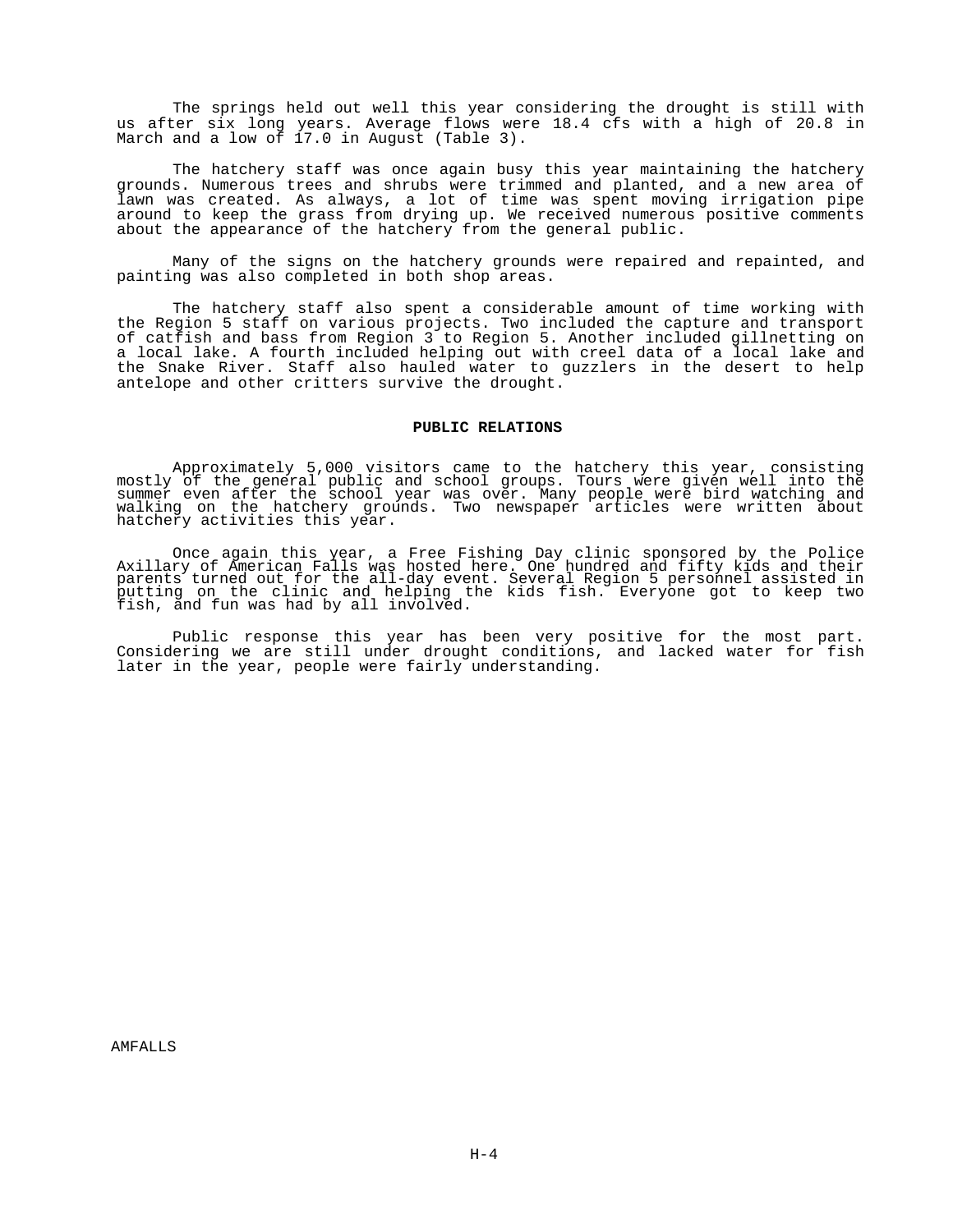## **ACKNOWLEDGEMENTS**

Hatchery staff for 1992 included Gary Baker Superintendent II, David Billman Superintendent I, Kurtis Schilling Fish Culturist, Eric Strand Bio-aide. Special thanks goes to Pat Billman for her help fin clipping trout.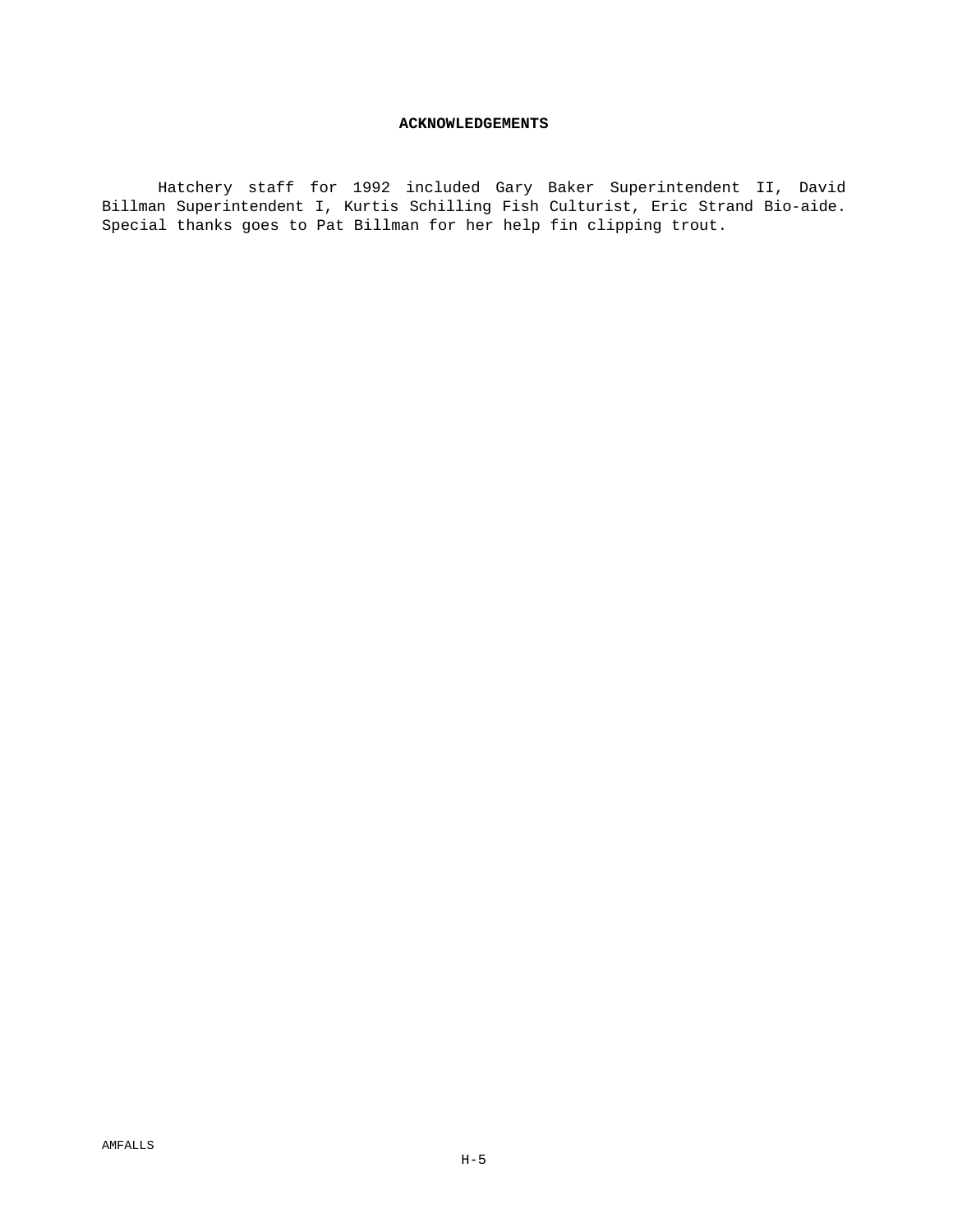| Facility               | Number  | Pounds | Size/lb |
|------------------------|---------|--------|---------|
| Clark Fork<br>Hatchery | 119,466 | 47,430 | 2.50    |
| Mullan<br>Hatchery     | 21,535  | 7,300  | 2.95    |
| Ashton<br>Hatchery     | 4,375   | 1,250  | 3.50    |
| McCall<br>Hatchery     | 14,976  | 5,200  | 2.88    |
| Totals                 | 160,352 | 61,180 |         |

Table 1. Fish transfers, American Falls Hatchery 1992.

Table 2. Fish transferred or planted by region.

| Region      | Species                    | Numbers               | Destination                               |
|-------------|----------------------------|-----------------------|-------------------------------------------|
| $\mathbf 1$ | R <sub>9</sub>             | 151,001               | Region wide                               |
| 2           | R9                         | 80,000                | Region wide                               |
| 3           | R <sub>9</sub>             | 14,976                | Region wide                               |
| 4           | R9                         | 14,802                | Region wide                               |
| 5           | R <sub>9</sub><br>BA<br>CC | 126,575<br>600<br>600 | Region wide<br>Snake River<br>Snake River |
| 6           | R9<br>CC                   | 47,632<br>227         | Region wide<br>Rainbow Lake               |
| TOTALS      | R9<br>BA<br>CC             | 434,986<br>600<br>827 |                                           |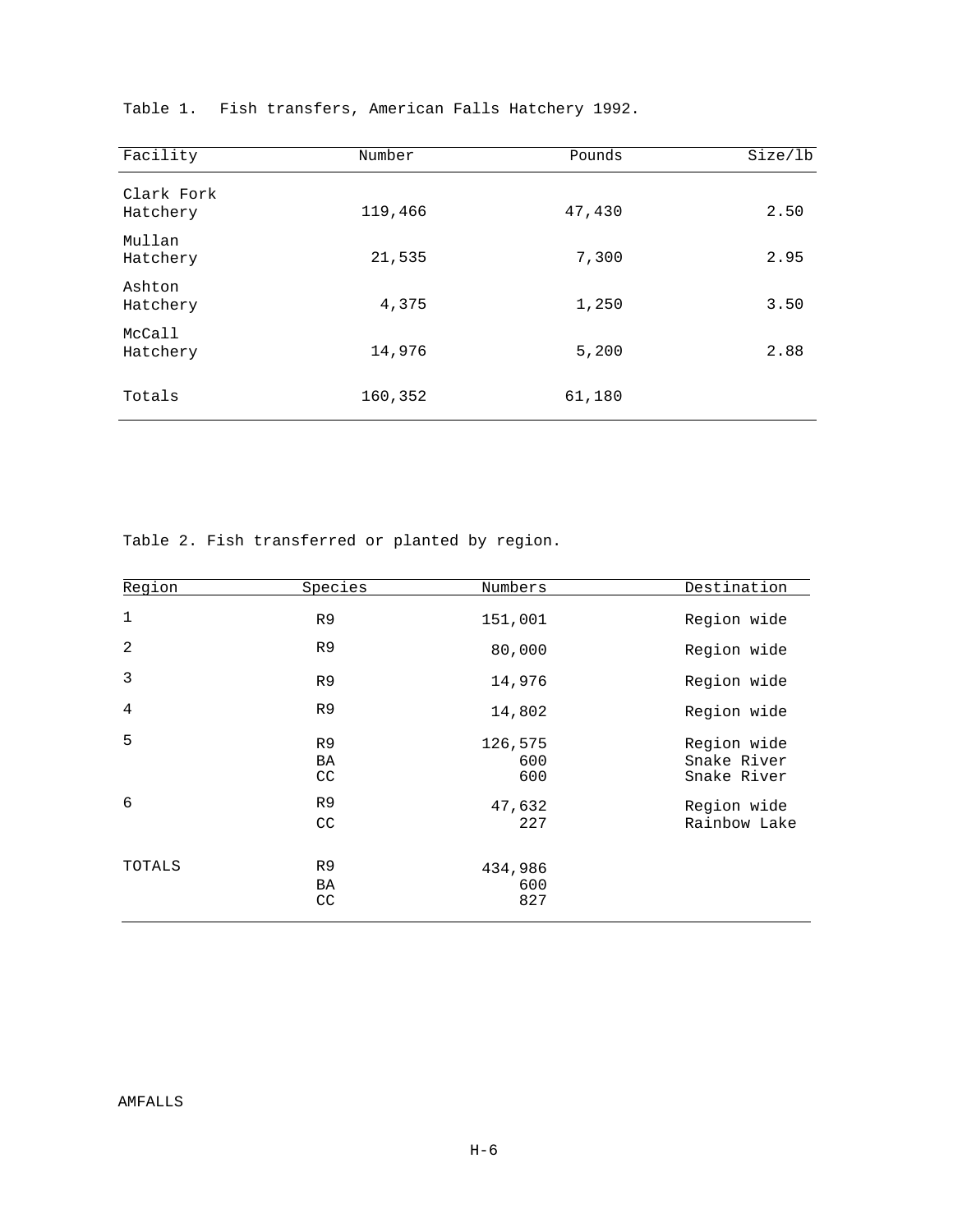|      | Jan  | Feb  | Mar  | Apr  | May  | .T11n |
|------|------|------|------|------|------|-------|
| Flow | 18.6 | 20.3 | 20.8 | 18.9 | 17.9 | 17.9  |
|      | Jul  | Aug  | Sep  | Oct  | Nov  | DAC   |
| Flow | 17.3 | 17.0 | 17.3 | 18.0 | 18.3 | 18.2  |

Table 3. Flow rates on a monthly basis for 1992 in C.F.S.

Table 4. Fish feed utilized at American Falls Hatchery, 1992.

| Brand Name | Size/Type            | Pounds  | Cost      |
|------------|----------------------|---------|-----------|
| Rangen     | 5/32 Production      | 47,420  | 11,333.38 |
| Rangen     | 1/8 Production       | 179,128 | 42,811.59 |
| Rangen     | #4 Grower            | 5,000   | 1,425.00  |
| Rangen     | Coarse Crumble       | 5,000   | 1,425.00  |
| Rangen     | Starter #3           | 150     | 66.00     |
| Rangen     | 3/64 Soft Moist      | 700     | 437.50    |
| Rangen     | 1/16 Soft Moist      | 264     | 155.76    |
| Rangen     | 1/32 Soft Moist      | 132     | 86.46     |
| Rangen     | Starter Soft Moist   | 45      | 32.63     |
| Rangen     | #4 Crumble Medicated | 500     | 303.00    |
| Rangen     | #1 Starter Medicated | 200     | 101.20    |
| Rangen     | #2 Starter Medicated | 250     | 126.50    |
| Rangen     | 3/32 Medicated       | 2,800   | 1,148.00  |
| TOTALS     |                      | 241,589 | 59,452.02 |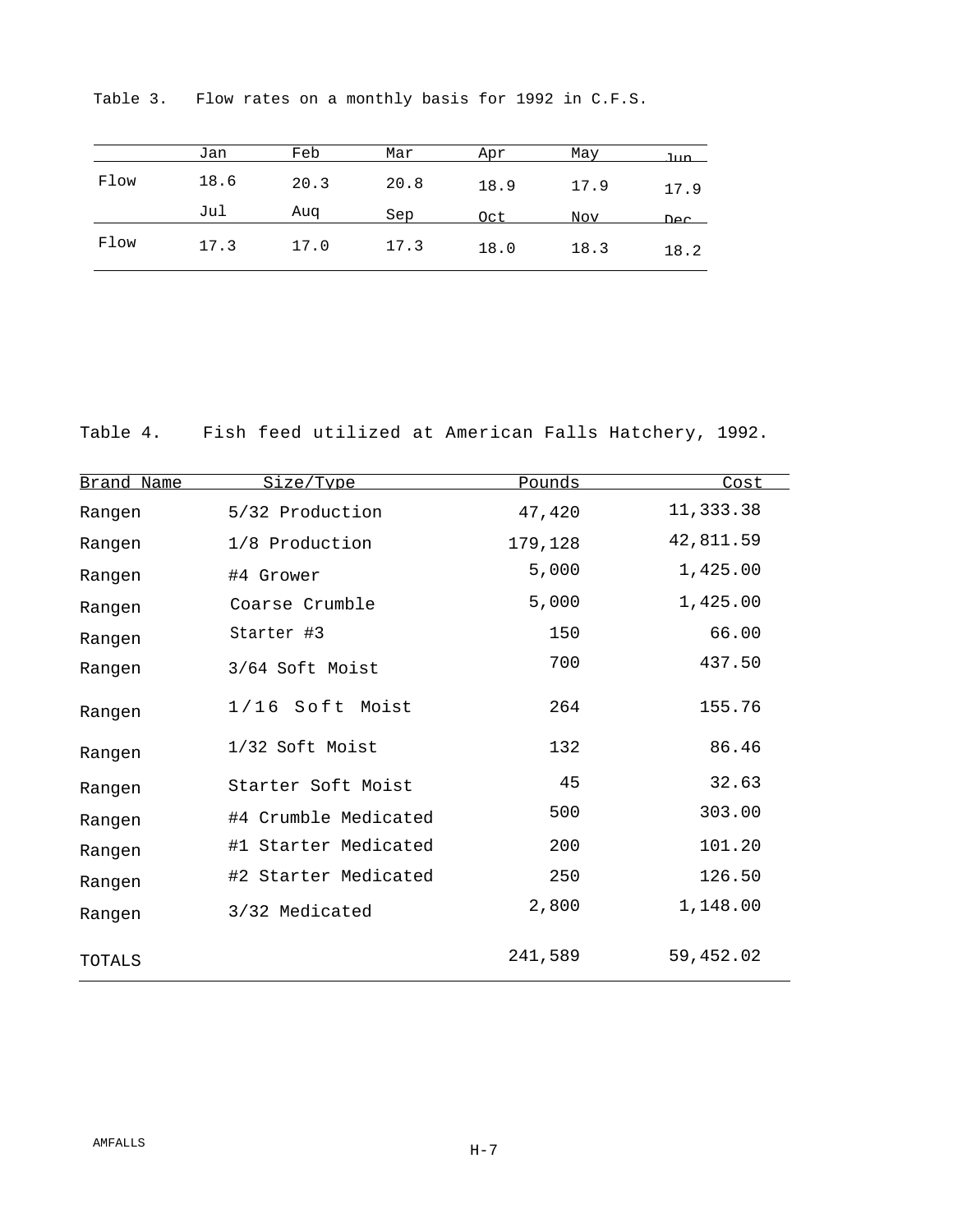| Species | Strain         | Date     | Number  | Hatch % | Lot    |
|---------|----------------|----------|---------|---------|--------|
| Rainbow | R <sub>9</sub> | 12/09/91 | 204,204 | 75      | 92HAY  |
| Rainbow | R <sub>9</sub> | 12/17/91 | 271,472 | 88      | 92HAY1 |
| Rainbow | R9             | 03/04/92 | 65,364  | 91      | 92HAYT |
| TOTALS  |                |          | 541,040 | 83      |        |

Table 5. Eggs received at American Falls Hatchery, 1992.

Table 6. Fish requested and actually planted or transferred at American Falls Hatchery, 1992.

| Species & Strain       | Request | Actual  | Pounds  | Achieved<br>⊱ |
|------------------------|---------|---------|---------|---------------|
| Rainbow $R9$ (3-6 in)  | 100,000 | 107,108 | 7,582   | 107           |
| Rainbow $R9$ (6-12 in) | 300,000 | 327,878 | 123,179 | 109           |
| TOTALS                 |         | 434,986 | 130,761 |               |

Table 7. Total fish production and costs at American Falls Hatchery, 1992.

| Species & Strain       | Number  | Pounds  | Cost/1b | Cost/fish |
|------------------------|---------|---------|---------|-----------|
| Rainbow $R9$ (3-6 in)  | 107,108 | 7,582   | 0.84    | 0.05      |
| Rainbow $R9$ (6-12 in) | 600,122 | 217,087 | 0.95    | 0.34      |
| TOTALS                 | 707,230 | 224,669 |         |           |